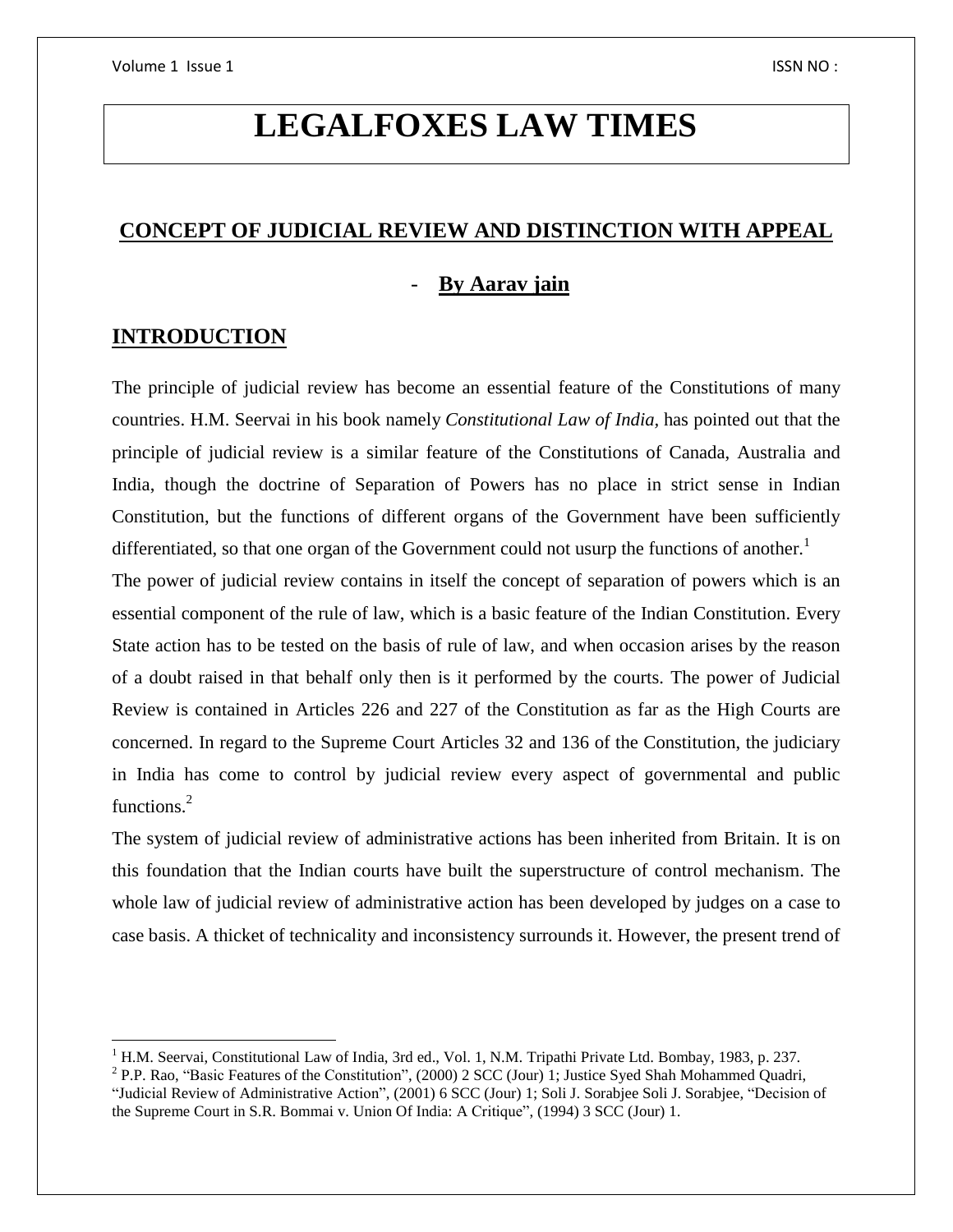judicial decisions is to widen the scope of judicial review of administrative actions and to a class of cases, which relate to deployment of troops and entering into international treaties, etc.<sup>3</sup>

### **MEANING OF JUDICIAL REVIEW**

Judicial Review refers to the power of the judiciary to interpret the constitution and to declare any such law or order of the legislature and executive void, if it finds them in conflict the Constitution of India. Judicial Review is the power of the Judiciary by which:

- $\hat{\mathbf{v}}$  The court reviews the laws and rules of the legislature and executive in cases that come before them; in litigation cases.
- $\cdot \cdot$  The court determines the constitutional validity of the laws and rules of the government; and
- $\cdot \cdot$  The court rejects that law or any of its part which is found to be uconstitutional or against the Constitution.

### **JUDICIAL REVIEW IN INDIA**

In the celebrated case of *Keshavananda Bharati v. State of Kerala<sup>4</sup>* , the Supreme Court of India the propounded the basic structure doctrine according to which it said the legislature can amend the Constitution, but it should not change the basic structure of the Constitution, he observed that the basic features are easily discernible not only from the Preamble but also from the whole scheme of the Constitution. He added that the structure was built on the basic foundation of dignity and freedom of the individual which could not by any form of amendment be destroyed. In *S.P. Sampath Kumar* v. *Union of India<sup>5</sup>* , P.N. Bhagwati, C.J., relying on *Minerva Mills Ltd.<sup>6</sup>* declared that it was well settled that judicial review was a basic and essential feature of the Constitution. If the power of judicial review was absolutely taken away, the Constitution would

 $\overline{\phantom{a}}$ 

<sup>&</sup>lt;sup>3</sup> Indian Rly. Construction Co. Ltd. v. Ajay Kumar, (2003) 4 SCC 579

 $4(1973)$  4 SCC 225

<sup>5</sup> (1987) 1 SCC 124 at 128

 $6(1980)$  3 SCC 625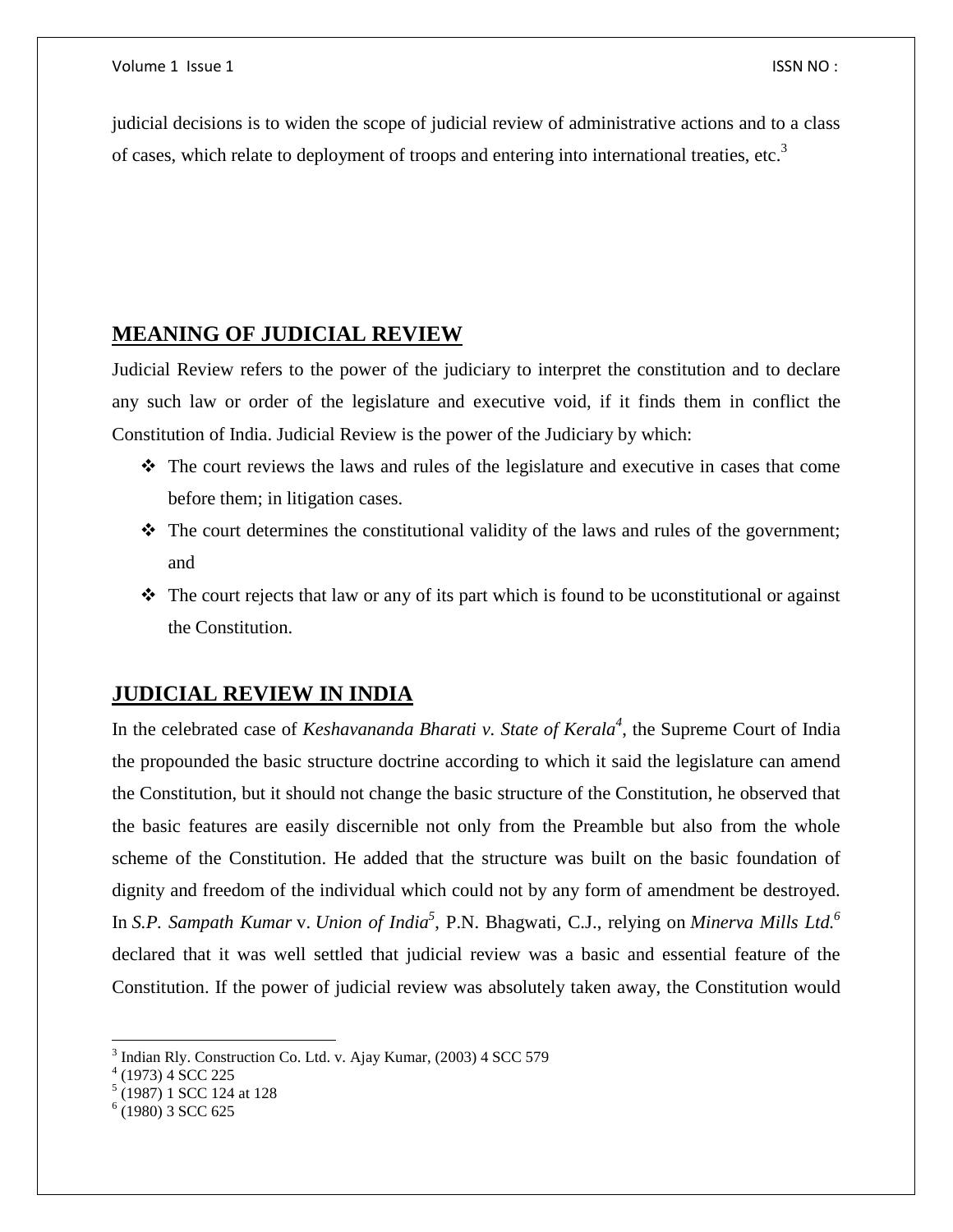cease to be what it was. The Court further declared that if a law made under Article 323-A(1) were to exclude the jurisdiction of the High Court under Articles 226 and 227 without setting up an effective alternative institutional mechanism or arrangement for judicial review, it would be violative of the basic structure and hence outside the constituent power of Parliament.

Subsequently, in *L. Chandra Kumar* v. *Union of India<sup>7</sup>* a larger Bench of seven Judges unequivocally declared:

"that the power of judicial review over legislative action vested in the High Courts under Article 226 and in the Supreme Court under Article 32 of the Constitution is an integral and essential feature of the Constitution, constituting part of its basic structure".

Though one does not deny that power to review is very important, at the same time one cannot also give an absolute power to review and by recognizing judicial review as a part of basic feature of the constitution Courts in India have given a different meaning to the theory of Checks and Balances this also meant that it has buried the concept of separation of powers, where the judiciary will give itself an unfettered jurisdiction to review anything everything that is done by the legislature.

It is common knowledge that while discharging executive functions, public authorities take various decisions for which they should be allowed sufficient space for a proper exercise of discretion. It is keeping this in mind that, by and large it is only the decision making process that is actually subjected to judicial review.

Legislature, executive and judiciary under the Constitution are to exercise powers with checks and balances, but not in water-tight rigid mould. In India, by basis of Article 32 and 136, the Supreme Court can exercise the power of judicial review. Similarly, under Article 226 and 227 High Courts have a power of judicial review.

### **CLASSIFICATION OF JUDICIAL REVIEW:**

- 1. Legislative review: The court in this reviews constitutionality of the law passed by the legislature or rules framed by the administrative authorities.
- 2. Judicial review: In judicial review, the court reviews the judicial decisions of the lower courts as well as its own decisions.

 $\overline{\phantom{a}}$  $(1997)$  3 SCC 261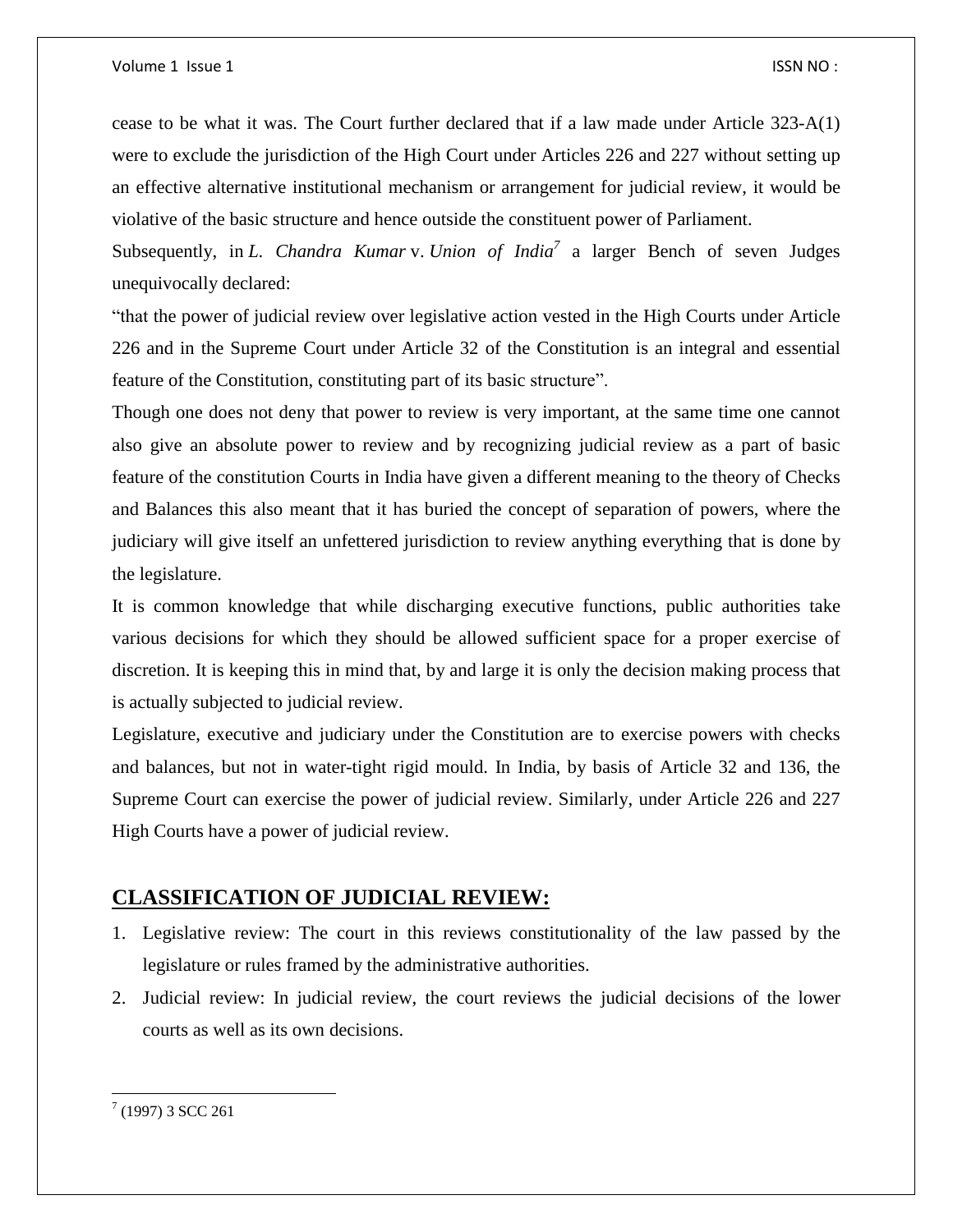- 3. Constitutional review: The court here reviews the constitutionality of a constitutional amendment.
- 4. Administrative action review: In this the court reviews the constitutionality of administrative action as well as examines the fairness, reasonableness, and justness.

### **SCOPE OF JUDICIAL REVIEW**

In Keshavananda Bharti v. State of Tamil Nadu, the honorable court has also interpreted the scope and meaning of judicial review. The power of judicial review is, however, confined not merely to deciding whether in making the impugned laws the Central or state legislatures have acted within the four corners of the legislative lists earmarked for them; the courts also deal with the question as to whether the laws are made in conformity with and not in violation of the other provisions of the Constitution.

As long as some fundamental rights exist and are a part of the Constitution, the power of judicial review has also to be exercised with a view to see that the guarantees afforded by those rights are not contravened review has thus become an integral part of our constitutional system and a power has been vested in the high courts and the Supreme Court to decide about the constitutional validity of provisions of statutes. The conclusion is that the power of judicial review is a part of the basic structure of the Constitution, permanent even by a constitutional amendment as affirmed by the Supreme Court in Keshavananda Bharti, And, representative democracy as an expression of the people's will, speaking through their elected representatives is a non-negotiable principle of our republican agreement which itself is the product of an exercise of the unbroken sovereign power.

The Supreme Court of India as the guardian of democratic morality will without a doubt remember that the exercise of constitutional power is persistent in the final analysis by the intellectual integrity, independence and fearlessness of judges.

## **POWERS OF JUDICIAL REVIEW OF SUPREME COURT UNDER ARTICLE 32 & 136**

India has a hierarchical judicial system in which the Indian Supreme court is the apex court. It is the final interpreter of law and the ultimate court of appeal in all civil, criminal and constitutional matters. It is also the final protector of people's fundamental rights. Judicial review is thus not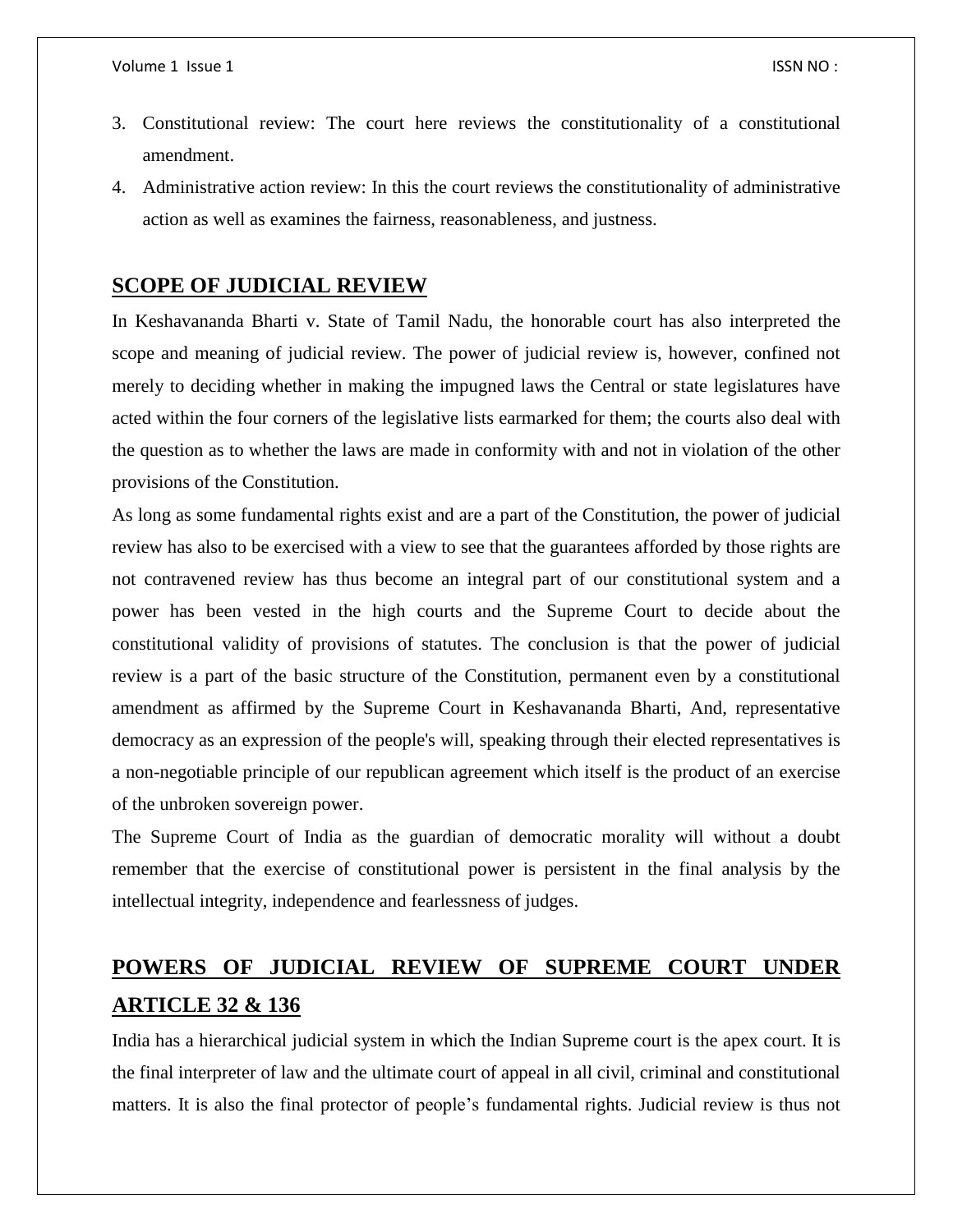#### Volume 1 Issue 1 **ISSN NO** :

only an integral part but also constitutes the basic structure of the constitution. Bold lines of the Constitution bind the judiciary and provided restraint to the excessive use of power. The Supreme Court is thus invested with the power of judicial review under Article 32 of the constitution. Art. 32(1) deals with moving to the Supreme Court for enforcement of fundamental rights and Article 32(2) deals with the power of the court to issue directions, orders, writs for the enforcement of these fundamental rights. It is not only the right and power but also the duty of the Apex court to protect and provide a safeguard to the fundamental rights of the individuals.<sup>8</sup> The nature of judicial review and its purpose is not to review the decision of administrative authority but of the decision making process.

Though the jurisdiction under Article 32 is restricted to fundamental rights but in case there is clear abuse of process of court, a petition is maintainable even if a violation of any fundamental right is not there. Existence of alternative remedy does not affect the jurisdiction of the writ court, but it would be a good ground for not entertaining the petition.<sup>9</sup>

Petitions under Article 32 may even be a review petition or a recall petition. Review petition is decided after hearing the parties, but the court may grant recall without hearing all the affected parties. In such case the recall will be in violation of the principles of natural justice and hence, untenable. $10$ 

Article 136 which is in nature of residuary reserve power of judicial review lays down that the Apex court may, in its discretion, grant special leave to appeal from any judgment, decree or sentence or order in any cause or matter passed or made by any court or tribunal. It does not confer the right of appeal to any party, but gives discretionary power to the Supreme Court. In today's scenario special leave has become the 'ordinary second appeal'. In exercise of powers under Article 136 the Supreme Court does not re-examine the questions the questions of fact unless the decision of the authority is patently perverse and manifestly unjust.<sup>11</sup> If the authority is neither a court nor a tribunal then in that case no special leave can be granted. It is for the Supreme Court to decide whether to entertain an appeal or not. When the point of law raised in

 $\overline{\phantom{a}}$ 

<sup>8</sup> C.K. Thakker, Administrative Law (EBC 1992)

<sup>&</sup>lt;sup>9</sup> State of Bihar v. Jain Plastics and Chemicals Ltd., (2002) 1 SCC 216

<sup>10</sup> Asit Kumar Kar v. State of W.B., (2009) 2 SCC 703

 $11$  Gian Singh v. State of Punjab, (1974) 4 SCC 305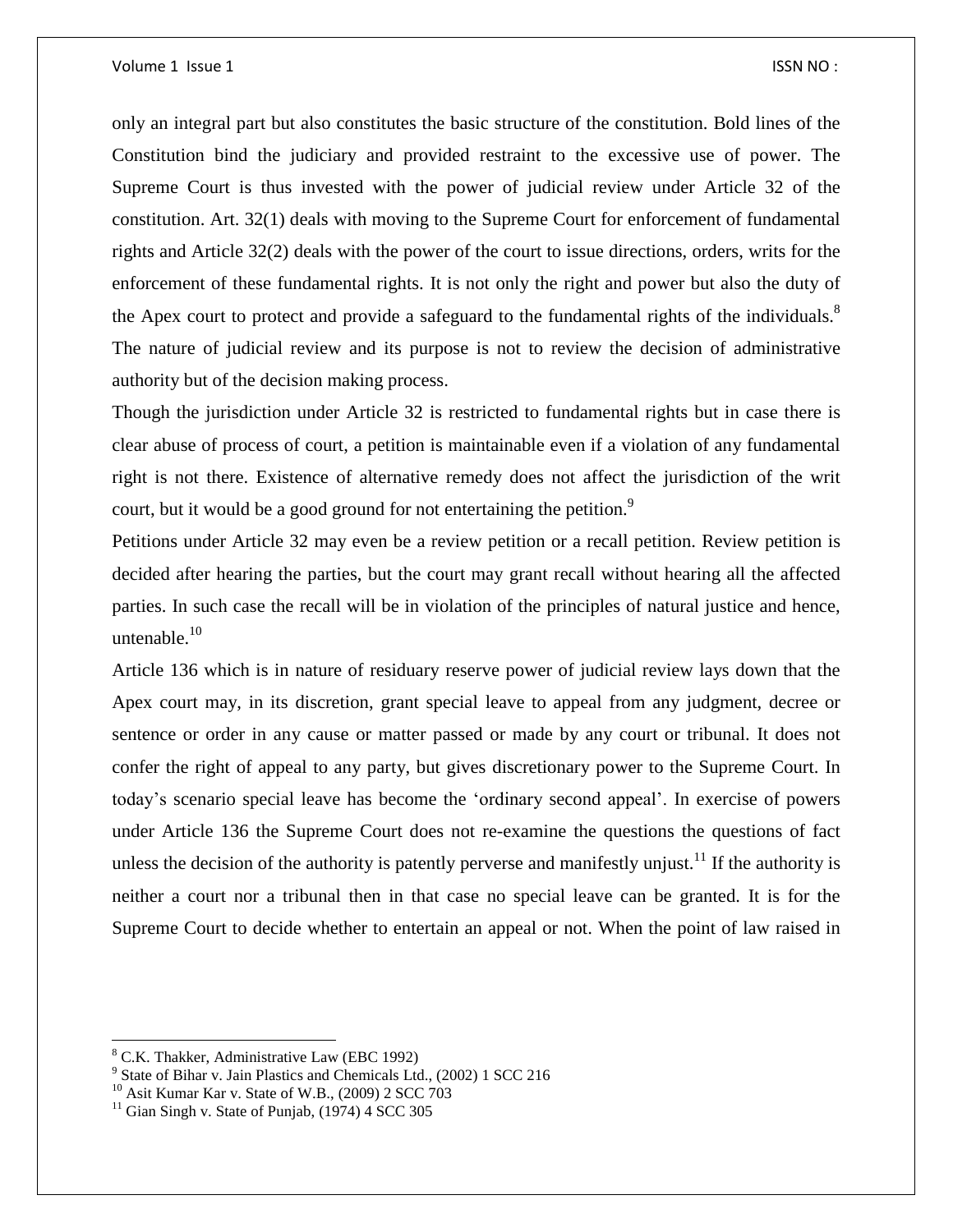appeal is of general public importance then the appeal cannot be dismissed on the ground that no appeal was preferred against the earlier decisions of the High Court.<sup>12</sup>

The Supreme Court has itself suggested to curtail its jurisdiction of special leave to appeal keeping into mind the congestion and load of cases. In February 2016, a PIL was filed after which it was concluded that the Supreme Court would confine itself with writ jurisdiction only.

## **POWERS OF JUDICIAL REVIEW OF HIGH COURT UNDER ARTICLE 226 & 227**

Article 226 empowers the HC to issue directions, orders or writs for the enforcement of fundamental rights including other purposes as well. The power available to High courts is wider as compared to the Supreme Court which is confined only to writs. The jurisdiction of High courts under Article 226 for the enforcement is mandatory whereas for the enforcement of ordinary legal rights is discretionary.<sup>13</sup> A High court can issue a writ even if the person or authority is located outside its territorial jurisdiction. The power of the High court under Article 226 is discretionary,<sup>14</sup> and the power cannot be exercised as a court of appeal.<sup>15</sup> The jurisdiction is supervisory in nature. It can strike down an impugned rule and direct the authorities to reframe it, but cannot itself frame it.<sup>16</sup> This power is not directed against the decisions and is confined to the decision making process. There is no limitation other than self imposed limitation on the High Court.

Under 226 there is nothing that precludes the court from reviewing its own decisions because such power in every court having plenary jurisdiction. This power is however to be exercised only in the case where there is error apparent on record or evidence. The Supreme court has stated that Art 227 does not invest the HC with unlimited powers to interfere with the administrative adjudicatory process. In justifiable area the judicial review is of the process of action and not the administrative action. The authority may be compelled to act and this authority must act in good faith. While exercising writ jurisdiction, the courts act not merely as a court of law but also as a court of equity.

 $\overline{a}$ 

 $12$  STO v. Shree Durga Oil Mills, (1998) 1 SCC 572

<sup>&</sup>lt;sup>13</sup> Manjula Manjari Dei v. Director of Public Instruction, AIR 1952 Ori 344

<sup>&</sup>lt;sup>14</sup> State of Maharashtra v. Manubhai Vashi, (1995) 5 SCC 730.

<sup>&</sup>lt;sup>15</sup> State of UP v. S.K.M. Inter College 1995 Supp (2) SCC 535

<sup>&</sup>lt;sup>16</sup> Swapan Kumar v. Tapas Chakravorty, (1995) 4 SCC 535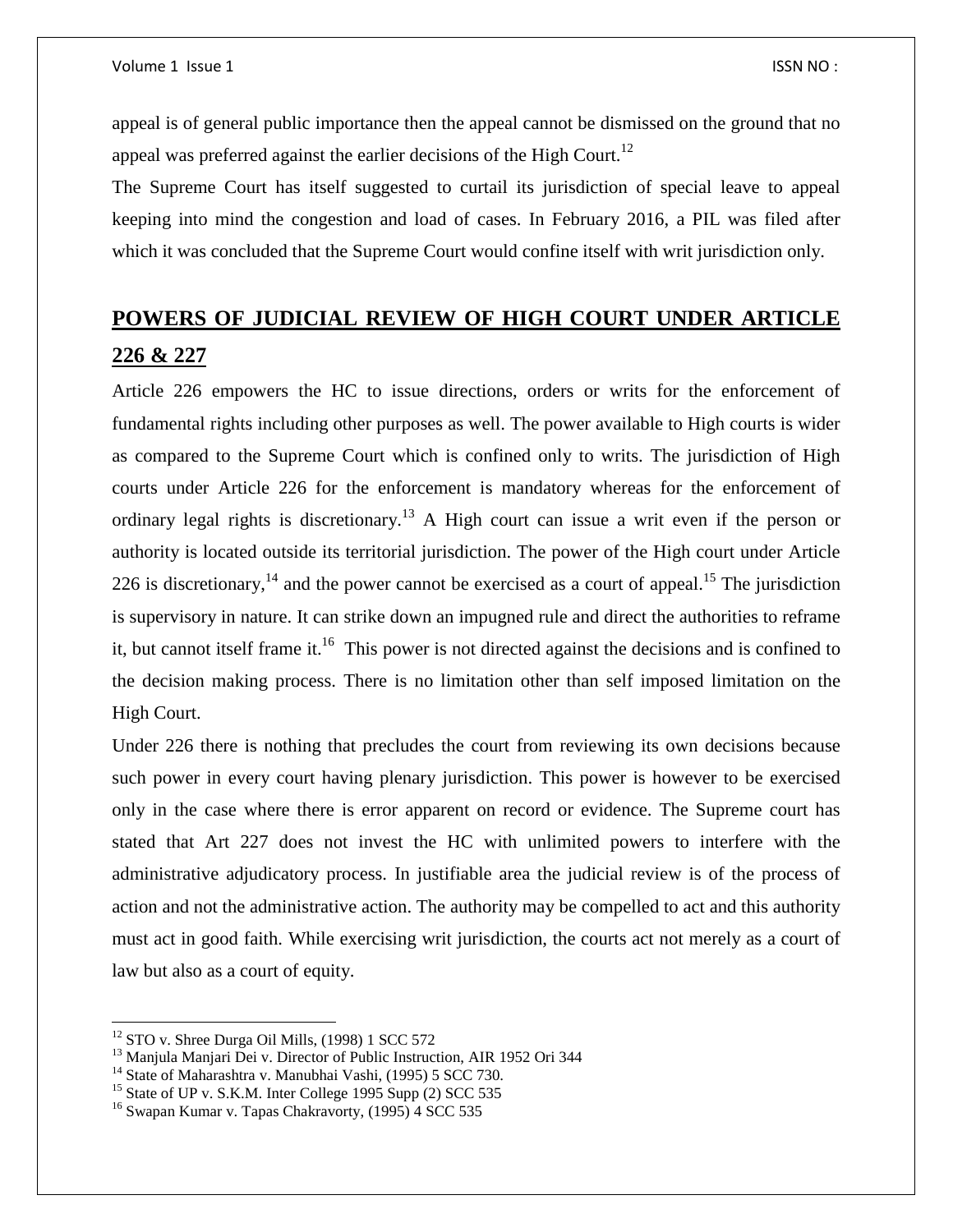### **Against whom a writ may be issued:**

The SC and the HCs have the power to issue writs in the nature of habeas corpus, mandamus, certiorari, prohibition and quo warranto under Art 32 and 226 respectively.

### **Authorities amenable to writ jurisdiction of the Supreme Court:**

The main purpose of Art 32 is to protect an individual against infringement of his fundamental rights. A threat may arise from the following:

- 1. Govt. and Parliament of India, govt. and legislatures of states and local govt.
- 2. Govt. departmental undertakings.
- 3. Agencies incorporated by statutes.
- 4. Agencies registered under statutes.
- 5. Courts
- 6. Private individual and bodies.

The approach should be that every authority or person who poses a threat to fundamental right should be amenable to jurisdiction of court.

### **Authorities amenable to writ jurisdiction of HCs:**

The HCs have a wider power to issue writs for the enforcement of fundamental rights and other legal rights. There is no controversy about the writ of habeas corpus and quo warranto which can be issued against private individuals and public officers respectively.

Now in the case of private bodies the Supreme Court in the case of *BCCI v. Cricket Assn. of Bihar*<sup>17</sup>realizing the new economic policy imperatives has held that a private entity exercising public functions though may not be a "State" within Art 12, it will be within the writ jurisdiction of HCs under Art 226.

### **DIFFERENCE BETWEEN JUDICIAL REVIEW AND APPEAL**

The following points will clearly illustrate the difference between Judicial Review & Appeal: -

- 1. Review is mostly concerned with the correctness of the legal matters of the decision whereas an appeal is mostly concerned with the correctness of the decision itself.
- 2. Review is filed in the same court whereas appeal is filed at a higher court.
- 3. Appeal is statutory right of the individual whereas review is a discretionary right of the court.

 $\overline{\phantom{a}}$  $17$  (2015) 3 SCC 251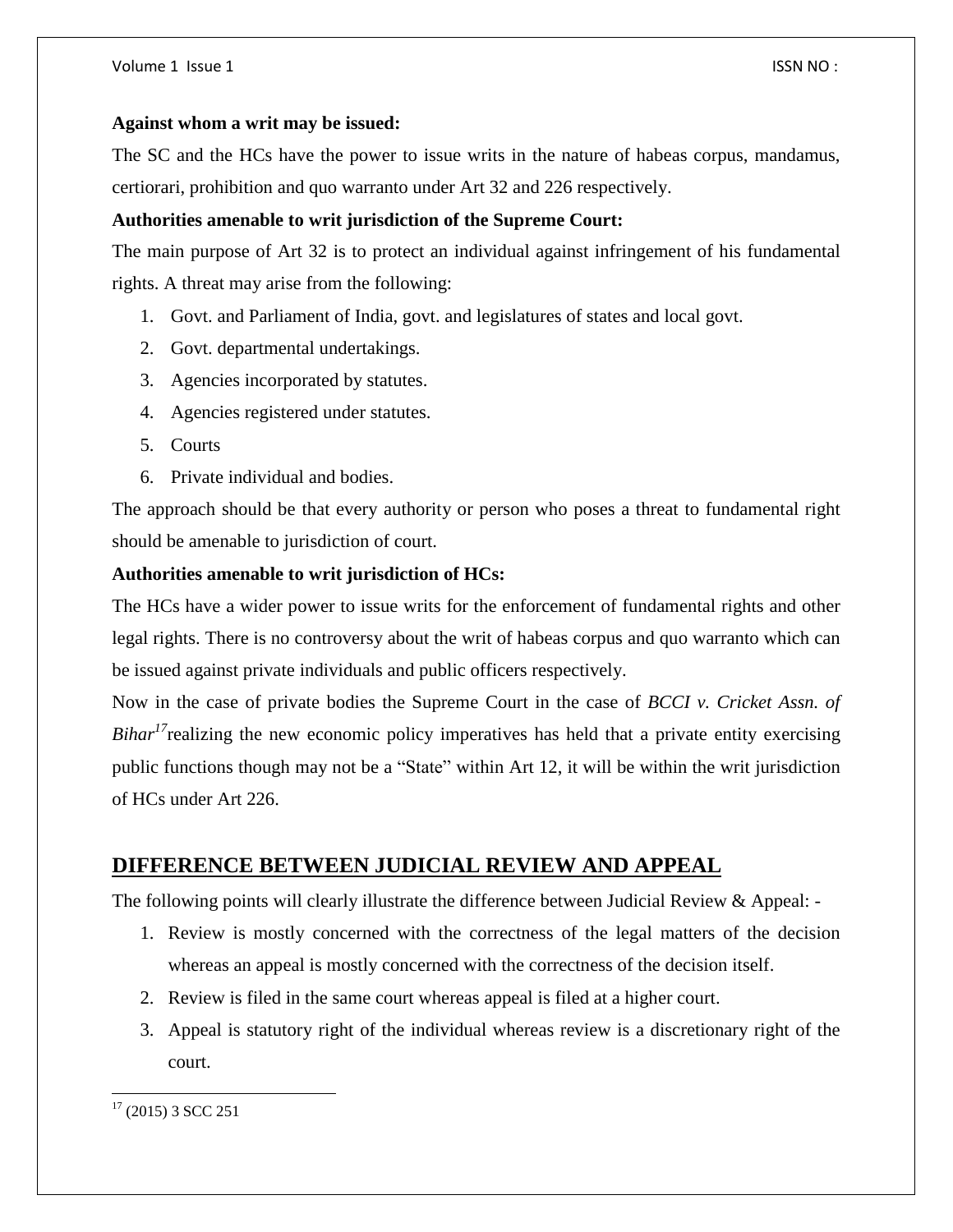- 4. Procedural irregularity, impropriety, irrationality and illegality form the basis of a review whereas there can be grounds of dissatisfaction or disappointment for filing an appeal.
- 5. An appeal is a request to change or modify the decision or verdict whereas review is a request to look into the legality of the ruling.

In *Tata Cellular* v. *Union of India<sup>18</sup>*, the Supreme Court observed as follows: -

"Judicial Review is different from an appeal; while hearing an appeal the court is concerned with the merits of the decision but in judicial review the court is basically concerned with the decision-making process because even otherwise the court is hardly equipped to review the merits of the decision. It is not the function of the court to act as a super board or with the zeal of a pedantic schoolmaster substituting its judgment for that of the Administrator.

### **CONCLUSION**

The Constitution framers of India made facility for the judicial assessment, on the foundation of the America's Constitution. The controls of the parliament under the Indian Constitution are divided between Centre and States. The Supreme Court of India has influence to assessment the legislations, which were endorsed by the assemblies of states or by the Indian parliament. The judicial review has been decided by the Indian Constitution to the state's higher courts and to the Supreme Court of India, *Article 13 (2)* of the Indian Constitution believed that country wide shall not create any regulation, those abbreviates or take absent the right as deliberated in its Part three, in respect of important rights of the inhabitants of India. If any rule was created against this clause of the Constitution, it will come within the purview of infringement and will be declared as void. The clause denoted meaning of law; it has included usage or custom, ordinance, bye-law, order, notification, regulation and rule, which is enforced in the domain of India. The meaning of law in force represents that the law made or passed by legislature or authority competent inside the province of India beforehand the Indian Constitution come in force. Such law or any part thereof was not cancelled earlier in all or in a particular location is not in operation, it may be called laws in force.

The facilities of rights of legitimate remedies have been provided in the *Article 32* of the Constitution. The injured somebody can travel to the Indian Supreme Court, for a suitable proceeding for execution of the rights deliberated and guaranteed as essential right under Part

 $\overline{\phantom{a}}$ 

 $18$  (1994) 6 SCC 651